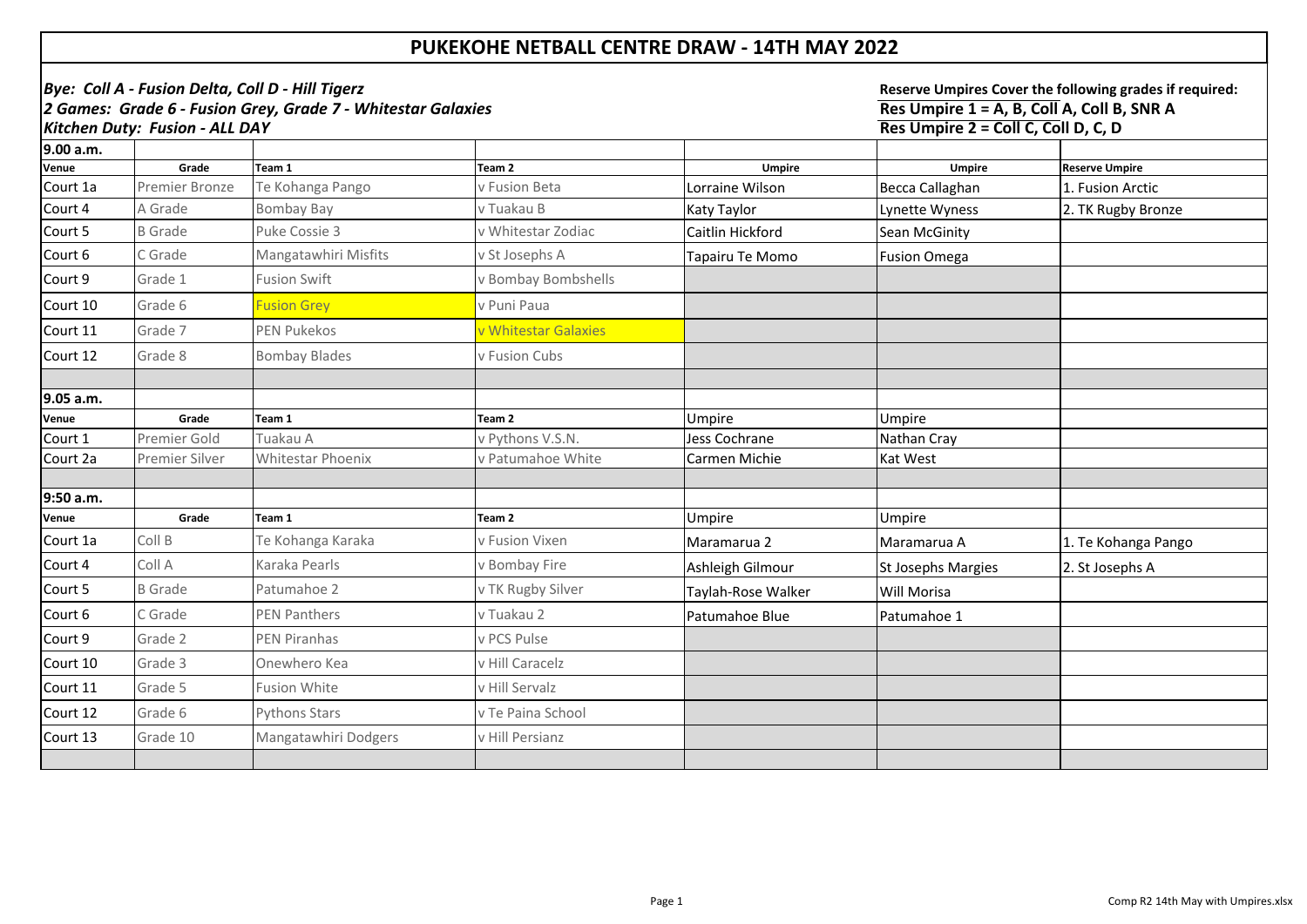| 10:40 a.m.   |                       |                           |                           |                                 |                     |                  |
|--------------|-----------------------|---------------------------|---------------------------|---------------------------------|---------------------|------------------|
| <b>Venue</b> | Grade                 | Team 1                    | Team <sub>2</sub>         | <b>Umpire</b>                   | Umpire              |                  |
| Court 1a     | Coll C                | Onewhero Silver           | v Karaka Kats             | Puke Cossie 3                   | Olivia Harris       | 1. Patumahoe 2   |
| Court 4      | A Grade               | Puni 1                    | v Fusion Omega            | Sean McGinity                   | Becca Callaghan     | 2. Karaka Pearls |
| Court 5      | Snr A                 | <b>Pythons Social</b>     | v TRL Purerehua           | Hill Katz                       | <b>Klassics Dux</b> |                  |
| Court 6      | Coll A                | <b>Fusion Arctic</b>      | v Onewhero Gold           | Emma Robinson                   | Pythons V.S.N       |                  |
| Court 9      | C Grade               | Te Kohanga Ma             | v TK Rugby Bronze         | Jane Bennett                    | Tuakau A            |                  |
| Court 10     | D Grade               | <b>Whitestar Nova</b>     | v St Josephs 1            | Bomabay Bay                     | Tuakau B            |                  |
| Court 11     | Grade 1               | <b>Fusion Bengal</b>      | v Buckland Blazers        |                                 |                     |                  |
| Court 12     | Grade 6               | <b>Fusion Grey</b>        | v Bombay Rage             |                                 |                     |                  |
| Court 13     | Grade 7               | <b>Whitestar Galaxies</b> | v Mangatawhiri Red Rebels |                                 |                     |                  |
| Court 14     | Grade 9               | Puni Pups                 | v Whitestar Comets        |                                 |                     |                  |
| 11.00 a.m.   |                       |                           |                           | Umpire                          | Umpire              |                  |
| Court 1      | <b>Premier Gold</b>   | Maramarua 2               | v Patumahoe Blue          | Ashleigh Gilmour<br>Jane Hudson |                     |                  |
| Court 2a     | <b>Premier Silver</b> | <b>St Josephs Margies</b> | v Patumahoe 1             | Lisa Hill                       | Jenni Logan         |                  |
| 11.30 a.m.   |                       |                           |                           |                                 |                     |                  |
| <b>Venue</b> | Grade                 | Team 1                    | Team 2                    | <b>Umpire</b>                   | Umpire              |                  |
| Court 1a     | <b>Premier Bronze</b> | Maramarua 3               | v Maramarua A             | Ceri Taylor                     | <b>Sue Morse</b>    | 1. Puni 1        |
| Court 4      | <b>B</b> Grade        | Patumahoe 5               | v Puke Cossie 1           | Chane van Wyk                   | Elisha Luck         |                  |
| Court 5      | Coll B                | Hill Pumaz                | v TKC Senior              | <b>Bethany Mahoney</b>          | Leana Miller        |                  |
| Court 6      | Grade 1               | Hill Lionz                | v Whitestar Luna          |                                 |                     |                  |
| Court 9      | Grade 2               | <b>Bombay Comets</b>      | v Hill Leopardz           |                                 |                     |                  |
| Court 10     | Grade 4               | Puni Pumas                | v Mangatawhiri Flames     |                                 |                     |                  |
| Court 11     | Grade 7               | Onewhero Pukeko           | v Hill Kitnz              |                                 |                     |                  |
| Court 12     | Grade 10              | Patumahoe Sch Comets      | v Pokeno Tuis             |                                 |                     |                  |
|              |                       |                           |                           |                                 |                     |                  |

| 1. Patumahoe 2   |
|------------------|
| 2. Karaka Pearls |
|                  |
|                  |
|                  |
|                  |
|                  |
|                  |
|                  |
|                  |
|                  |
|                  |
|                  |
|                  |
|                  |
|                  |
|                  |
| 1. Puni 1        |
|                  |
|                  |
|                  |
|                  |
|                  |
|                  |
|                  |
|                  |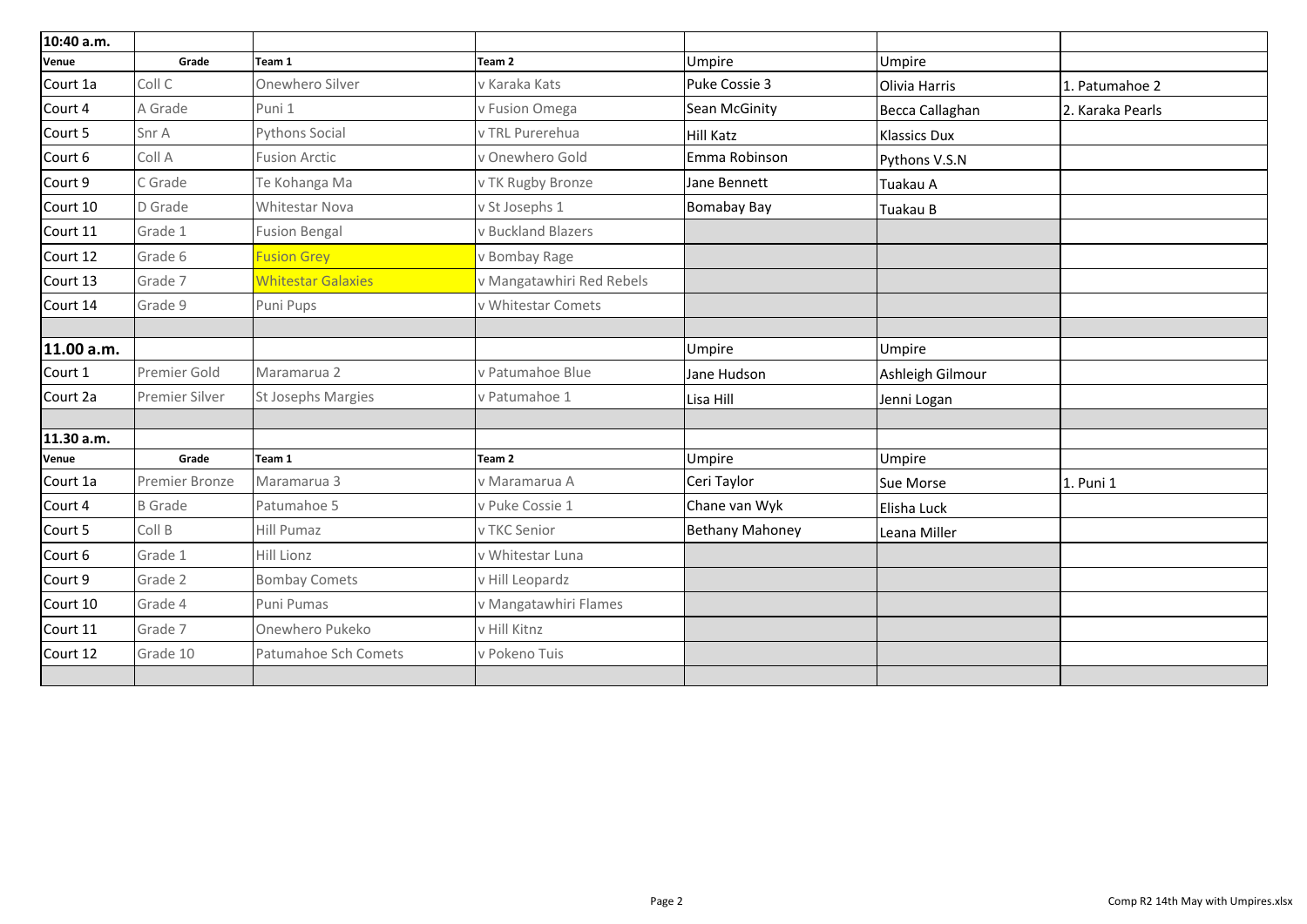| 12.20 p.m.   |                       |                          |                     |                         |                         |                  |
|--------------|-----------------------|--------------------------|---------------------|-------------------------|-------------------------|------------------|
| <b>Venue</b> | Grade                 | Team 1                   | Team <sub>2</sub>   | Umpire                  | Umpire                  |                  |
| Court 1a     | D Grade               | Whitestar Stellar        | v Pythons Lightning | TRL Kikorangi           | Kathy Millen            | 1. Puke Cossie 1 |
| Court 4      | Snr A                 | <b>Hill Katz</b>         | v Klassics Dux      | <b>Whitestar Cosmic</b> | <b>Drury Stars</b>      | 2. TKC Seniors   |
| Court 5      | Coll B                | <b>Fusion Nile</b>       | v Fusion Scout      | Maia Johnson            | Emma van Vught          |                  |
| Court 6      | Coll C                | <b>Fusion Silver</b>     | v PEN Pacesetters   | Dani Perkin             | <b>Patumahoe Yellow</b> |                  |
| Court 9      | Grade 3               | Mangatawhiri Mayhem      | v Pythons Swifts    |                         |                         |                  |
| Court 10     | Grade 5               | St Josephs Pry 3         | v Te Kohanga Whero  |                         |                         |                  |
| Court 11     | Grade 4               | <b>Bombay Bolts</b>      | v Fusion Cape       |                         |                         |                  |
| Court 12     | Grade 7               | <b>Hill Bengalz</b>      | v Pokeno Kiwi       |                         |                         |                  |
| Court 13     | Grade 9               | St Josephs Pry 4         | v Bombay Ninjas     |                         |                         |                  |
| 1.00 p.m.    |                       |                          |                     |                         |                         |                  |
| <b>Venue</b> | Grade                 | Team 1                   | Team 2              | Umpire                  | Umpire                  |                  |
| Court 1      | Premier Gold          | Maramarua 1              | v Tuakau 1          | <b>Misty Edmonds</b>    | Olivia Fausett          |                  |
| Court 2a     | <b>Premier Silver</b> | <b>Fusion Alpha</b>      | v Patumahoe Teal    | Jenni Logan             | Jane Hudson             |                  |
| 1.10: p.m.   |                       |                          |                     |                         |                         |                  |
| <b>Venue</b> | Grade                 | Team 1                   | Team <sub>2</sub>   | Umpire                  | Umpire                  |                  |
| Court 1a     | <b>Premier Bronze</b> | <b>Fusion Warrior</b>    | v TK Rugby Gold     | <b>Grace Morse</b>      | Carmen Michie           | 1. Fusion Nile   |
| Court 4      | Snr A                 | <b>Pukekohe Cossie 2</b> | v Puni 2            | Lynette Wyness          | Ceri Taylor             | 2. Fusion Scout  |
| Court 5      | Coll C                | Patumahoe 3              | v TKC Junior        | Chane van Wyk           | Katy Taylor             |                  |
| Court 6      | D Grade               | <b>Klassics Manawa</b>   | v Bombay Hustlers   | Elisha Luck             | Maramarua 3             |                  |
| Court 9      | Coll D                | Puni A                   | v St Josephs Pry 1  | <b>Holly Griffiths</b>  | Whitestar Stellar       |                  |
| Court 10     | Grade 4               | <b>Fusion Red</b>        | v Buckland Rockets  |                         |                         |                  |
| Court 11     | Grade 5               | Patumahoe Sch Gems       | v PEN Pythons       |                         |                         |                  |
| Court 12     | Grade 8               | <b>Buckland Stars</b>    | v PCS Ferns         |                         |                         |                  |
| Court 13     | Grade 10              | <b>Hill Cougarz</b>      | v Fusion Pups       |                         |                         |                  |
|              |                       |                          |                     |                         |                         |                  |

|   | 1. Puke Cossie 1 |
|---|------------------|
|   | 2. TKC Seniors   |
|   |                  |
| W |                  |
|   |                  |
|   |                  |
|   |                  |
|   |                  |
|   |                  |
|   |                  |
|   |                  |
|   |                  |
|   |                  |
|   |                  |
|   |                  |
|   |                  |
|   |                  |
|   | 1. Fusion Nile   |
|   | 2. Fusion Scout  |
|   |                  |
|   |                  |
|   |                  |
|   |                  |
|   |                  |
|   |                  |
|   |                  |